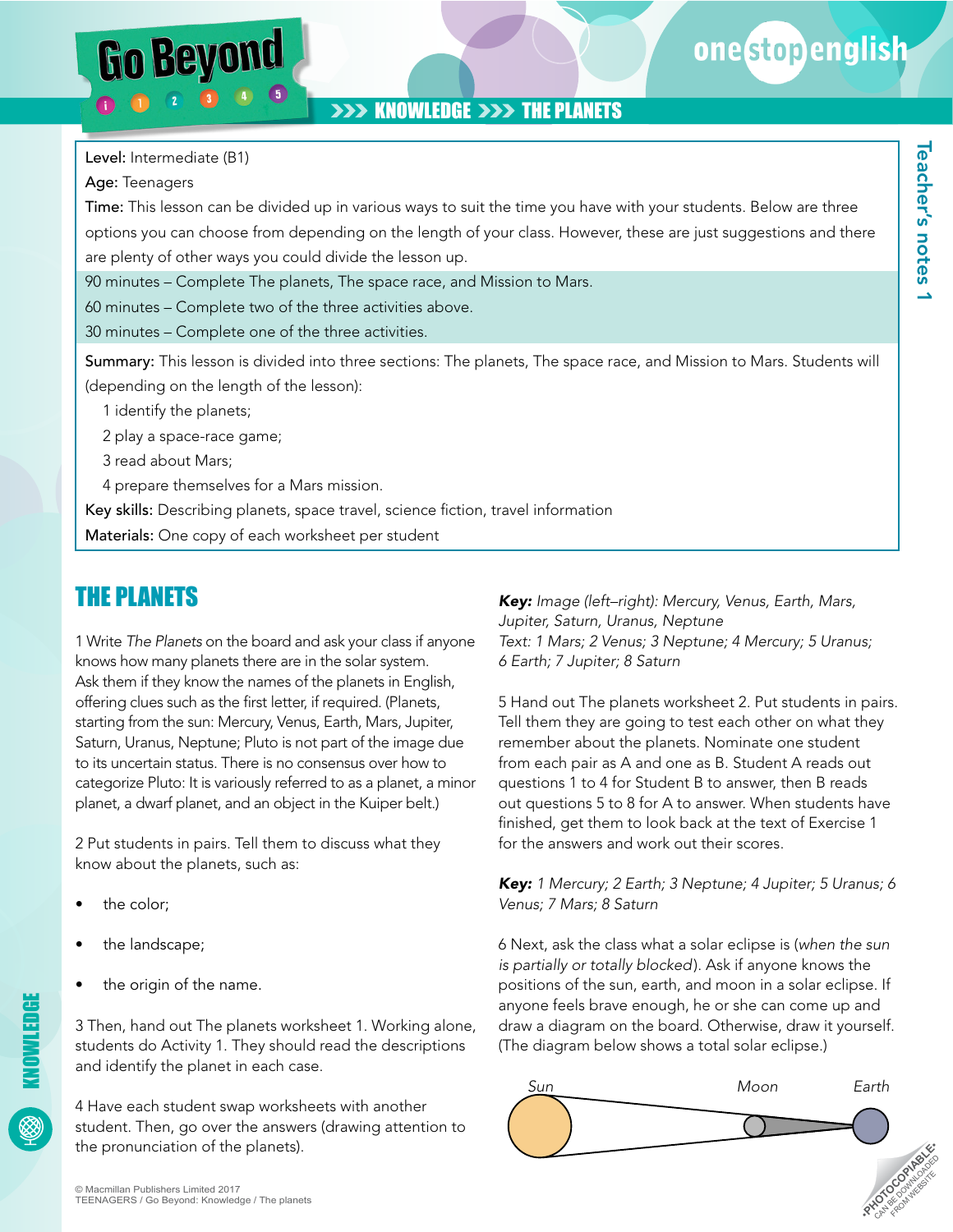# one stop english

Teacher's notes 2

Teacher's notes 2

### **XXX KNOWLEDGE XXX THE PLANETS**

7 Write *the zone of totality* on the board. Can your students guess what the term means? (*It is the area where it is possible to see the 100 percent total solar eclipse.*)

8 Now, talk about the experience of watching an eclipse, using the questions in Activity 3 as a guide.

#### *Key (suggested answers):*

**Go Beyond** 

- *• Watch a solar eclipse with a pinhole projector, on TV, or viewed through some type of welder's glass.*
- *• The day becomes very dark.*
- *• Animals respond as if it were nighttime.*

# THE SPACE RACE

1 Divide the class into two teams. Explain that each team represents a different country. Both countries have mounted space missions to Mars and there is a race to see which country will get there first from the base on the moon. Tell students to come up with a name for their team.

2 Draw two columns on the board, each with a team name at the top, followed by the numbers 1 to 10.

Explain that the countries need to correctly answer 10 space questions in order to land on Mars. Read question 1 aloud as an example. The teams have to confer and then write down their answers.

When they have written down their answers, go through them one by one as a class. If a team gets the answer right, cross off a number on the board. They are now one step closer to Mars! The game ends when the first team gets 10 answers right and reaches Mars.

If the questions are too difficult, you can adapt them or offer clues. If you need more questions, you can add grammar or vocabulary questions related to what you have been studying in class.

### *Key:*

*1 Yuri Gagarin 2 false – The music included was by the Beatles. 3 4.5 billion years old 4 Mir 5 three times 6* Star Wars *7 December 25, 2003 8 Arthur C. Clarke 9 Venus*

*10 The* War of the Worlds *was broadcast on the radio. It was so realistic that some people thought it was really happening.*

*11 the distance light travels in one year*

*12 a group of people who want to be the first to live on another planet*

*13 It was the first space meeting of Russians and Americans.*

*14 unidentified flying object*

15 Close Encounters of the Third Kind

# MISSION TO MARS

1 Write the questions below on the board. Elicit answers to the questions or best guesses. Write your students' guesses on the board.

- 1 How long does it take to get to Mars?
- 2 How cold can it get at night on Mars?
- 3 What should you see while you're there?
- 4 When will we be going there?

2 Now, tell students that they have to race to find the real answers. Hand out the Mission to Mars worksheets. Students should read the text in Activity 1 to find the answers and shout out when they think they've found all four.

#### *Key:*

*1 between six and eight months 2 minus 143 Celsius 3 go to the top of Olympus Mons and visit the moons Phobos and Deimos 4 Obama says humans will orbit the planet by the mid-2030s and land on it soon after.*

3 Do your students think it is possible that the first manned mission to Mars will really happen in the 2030s? Do they think they could be part of that mission? Tell them to answer the questions in Activity 2. They need to answer at least seven questions correctly in order to become a candidate for the Mars mission. Ask students to fold the page to hide the text from Activity 1 (this contains the answers!) before they begin.

4 Check the answers with the class and announce the candidates for the Mars mission.

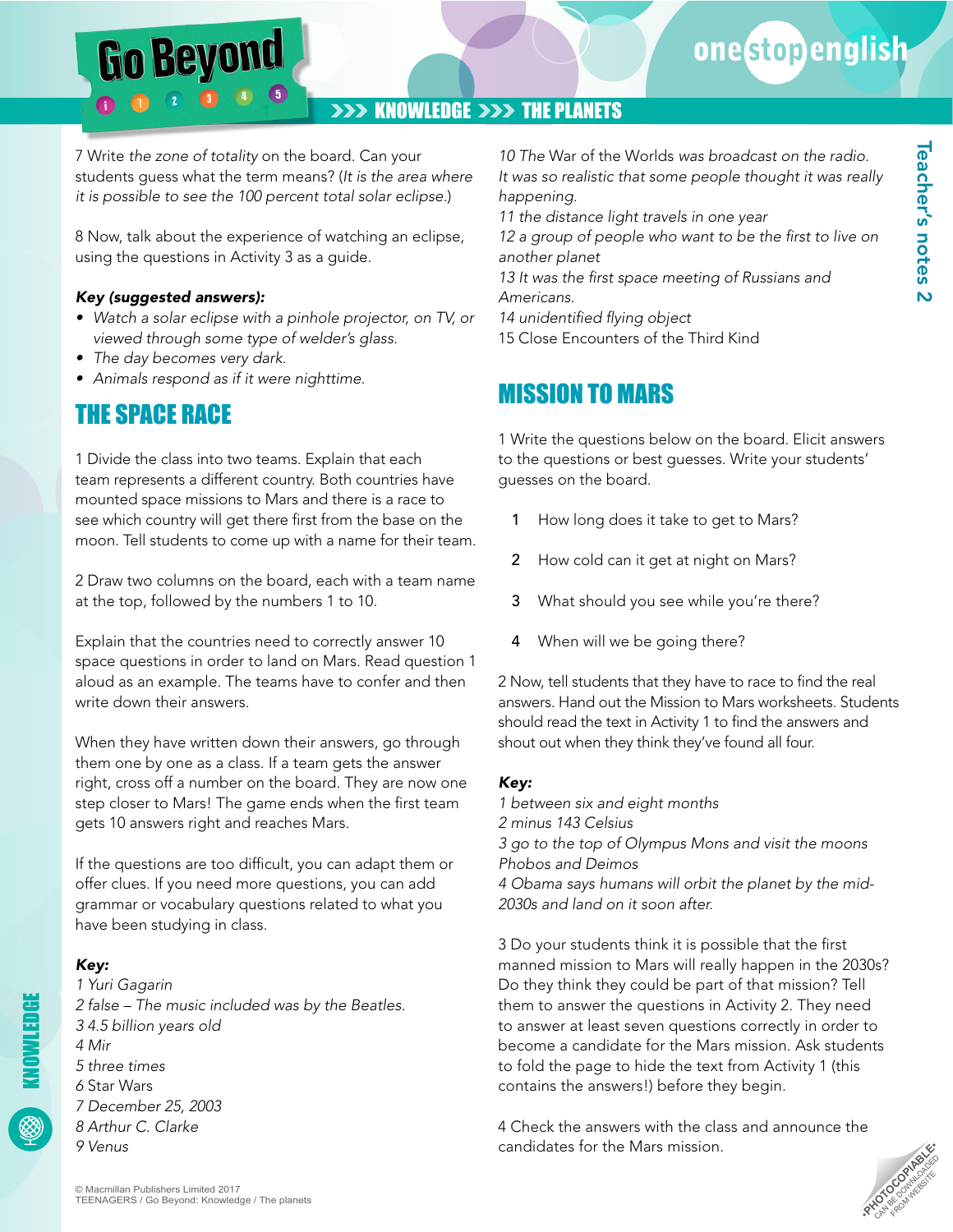# **Go Beyond**  $\bullet$

# onestopenglish

Teacher's notes 3

**Teacher's notes 3** 

# **XXX KNOWLEDGE XXX THE PLANETS**

#### *Key:*

*1 Mars was closer to Earth than it had been for 700 years. 2 carbon dioxide 3 longer 4 weaker 5 rainy – It hasn't rained for a long time. 6 No, it won't. 7 two: Phobos and Deimos 8 0 percent – There aren't any oceans on Mars. 9 1964 10 (possible answers)* Capricorn One, Total Recall, Mars Attacks!, John Carter, Mars Needs Moms, The War of the Worlds (a 2005 movie)

### HOMEWORK TASK

Students choose one of the following two tasks to complete for homework.

Design an advertisement – Holidays on Mars are going to be big business in the future, so it's best to be prepared now. Your students have to design a magazine advertisement for a travel company that is organizing tourist trips to the Red Planet.

Design an information leaflet for visitors from Mars – The students have read a guide for humans going to Mars. Now it's their turn to write a guide for Martians coming to Earth.

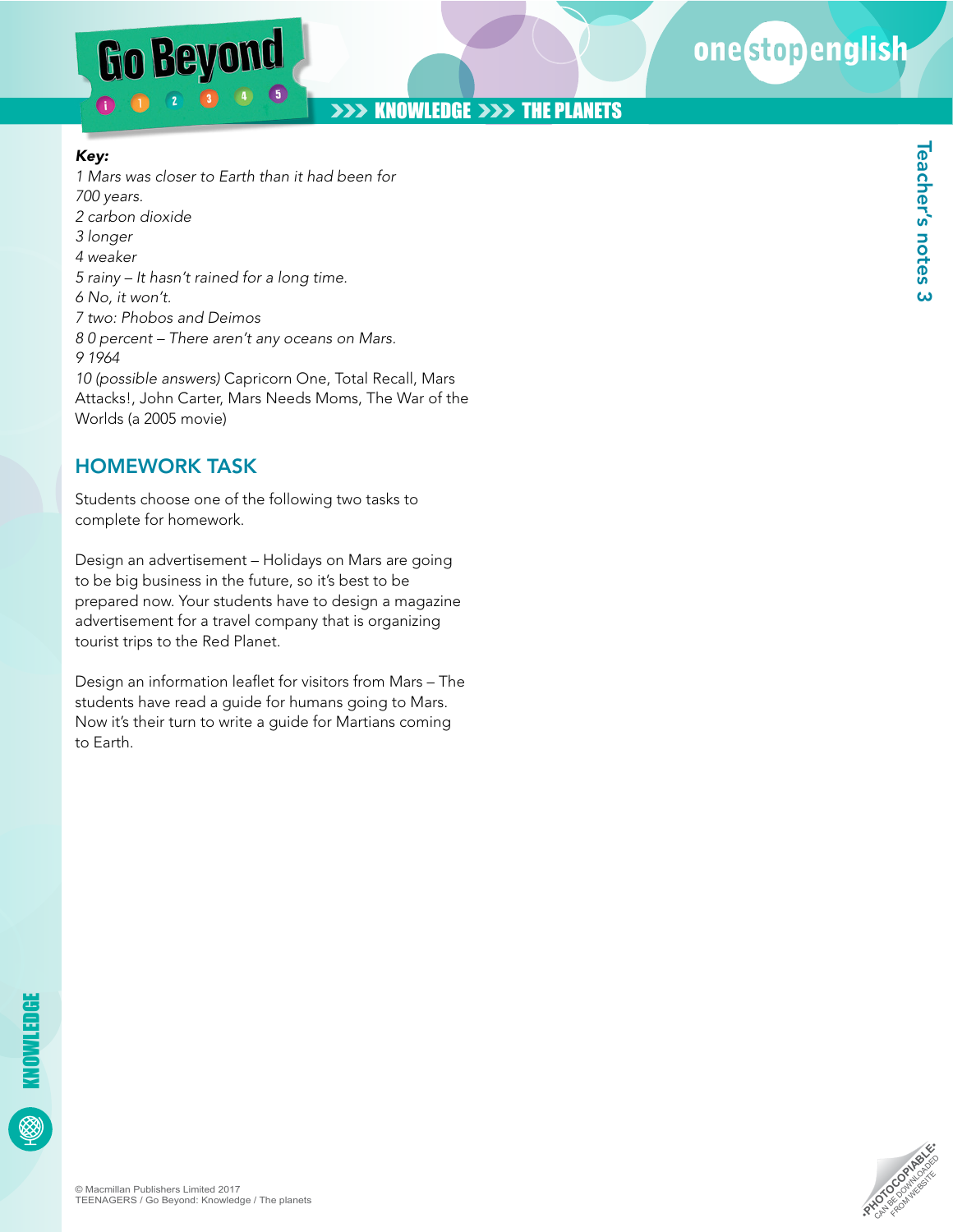### **EXAMPLE SHOWLEDGE DESCRIPTION THE PLANETS**

# THE PLANETS

Beyon



#### **1 How well do you know your planets?**

**Try to identify Earth, Jupiter, Mars, Mercury, Neptune, Saturn, Uranus, and Venus from the texts. Then, match the name of each planet with the corresponding planet in the illustration above.**

- 1 This planet was named after the Roman god of war. It is often called the Red Planet because of its color. There are canyons, volcanic mountains, frozen water, and ice caps on this planet.
- 2 This planet is the only planet named after a woman the goddess of love. Lightning flashes and thunder roars day and night. This planet is the most easily identifiable object in the night sky after the moon.
- 3 Because of its pale blue color, this planet was named after the Roman god of water. It was originally thought to have two moons, but astronomers have now discovered four new moons. Like Jupiter and Saturn, it radiates more energy than it receives from the sun.
- 4 It is the fastest-moving planet and the closest to the sun. It was named after the speedy messenger of the Roman gods. It has no moons and no atmosphere. It travels around the sun in 88 Earth days and its surface temperature can rise to over 400 degrees centigrade.
- 5 This planet travels around the sun in 84 Earth years. It is blue-green and has black rings around it, which are thought to be made of rock. This planet is unusual because it lies on its side. It was named after the Roman god who was the father of Saturn and the grandfather of Jupiter.
- 6 In Latin, it is called *Terra Mater*. It is the only planet known to sustain life. This planet is covered more by water than land (70 percent water). It travels around the sun in 365 days.
- 7 It is called the King of the Planets and was named after the king of the Roman gods. It is the largest planet and weighs more than all the other planets put together. It has at least 17 moons and has a red spot that is a hurricane-like storm larger than the Pacific Ocean.
- 8 This planet was named after the Roman god of farming. It is famous for its seven main rings made of icy particles, some as large as buildings. It is the second largest planet and yellow in color. It takes 29.46 Earth years to circle the sun.



onestopenglish

KNOWLEDGE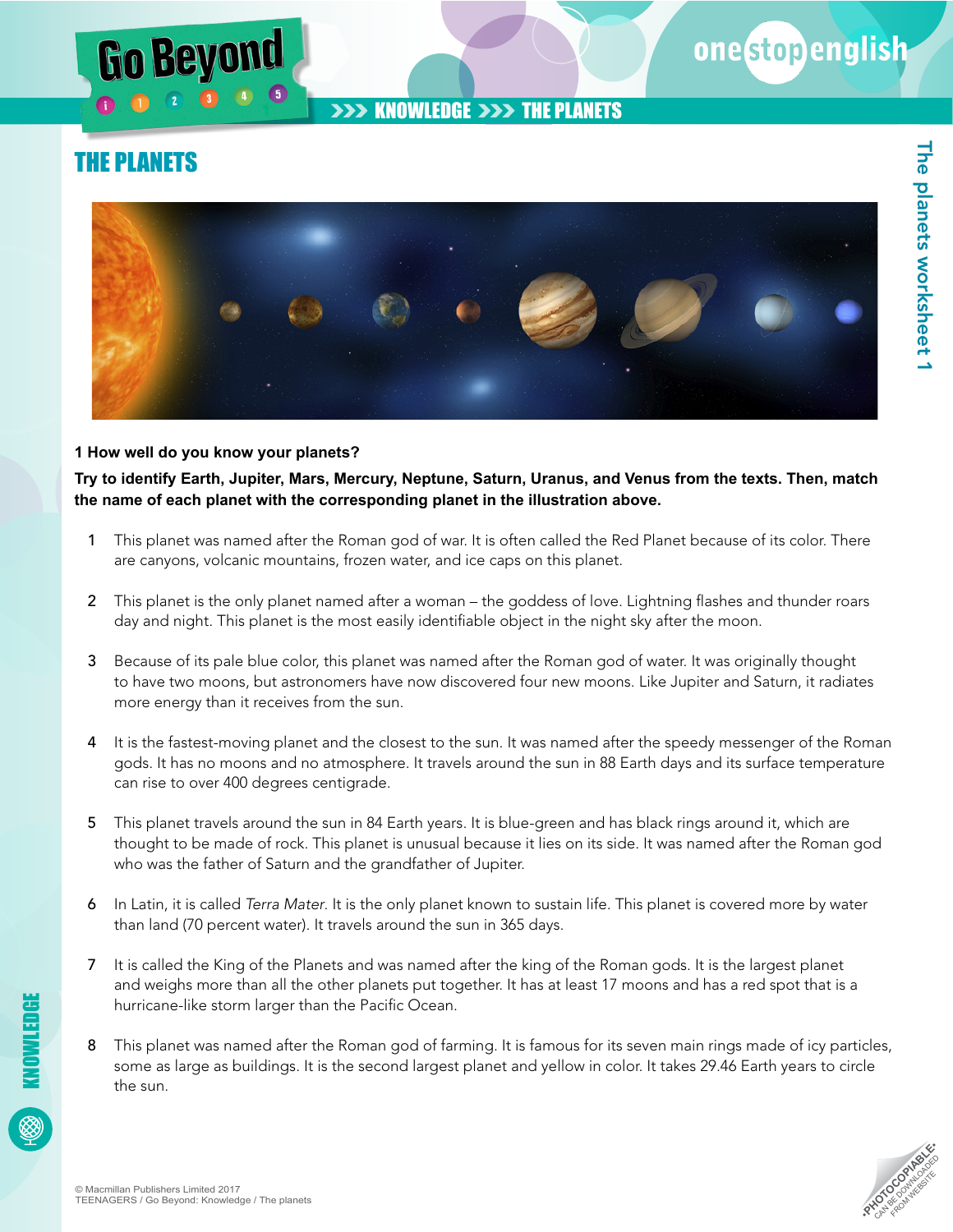# Go Beyond

# one stopenglish

## **XXX KNOWLEDGE XXX THE PLANETS**

#### **2 Quiz**

#### **Student A**

#### **Can you remember?**

#### **Which planet …**

- 1 … has a temperature that can rise to more than 400 degrees centigrade?
- 2 ... is the only planet known to have life?
- 3 … was named after the Roman god of water because of its color?
- 4 … is the largest planet?

#### **Student B**

#### **Can you remember?**

#### **Which planet …**

- 5 … lies on its side and has black rings around it?
- 6 … has thunder and lightning during the day and night?
- 7 … has canyons, volcanic mountains, and ice caps?
- 8 … is yellow?

#### **3 Solar eclipses**

- What should you use to watch a solar eclipse?
- Have you ever seen a solar eclipse or used any of these methods to look at the sun?
- Many people travel the world in order to witness eclipses. How far would you go to witness a total solar eclipse?
- What do you think happens during a total solar eclipse?
	- » What happens to the daylight?
	- » What do the animals do?
	- » What do people do?

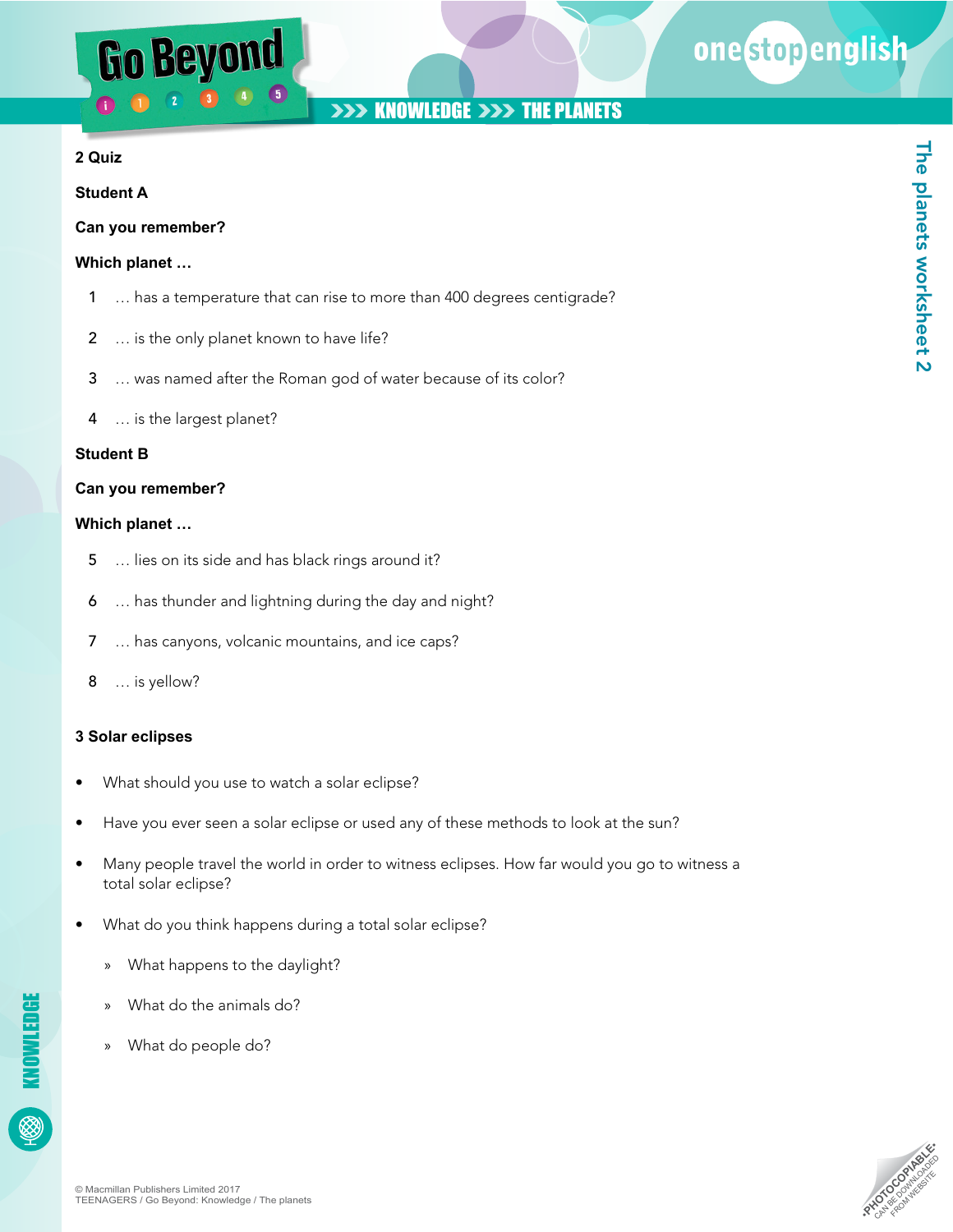

# onestopenglish

The space race worksheet

The space race worksheet

# THE SPACE RACE

1 Who was the first man in space?

**Go Beyond** 

- 2 True or false? *Voyager 2* took a message into space that included music by the Rolling Stones.
- 3 How old is the moon?
	- a) 4.5 million years old b) 4.5 billion years old c) 45 billion years old
- 4 What was the name of the famous Russian space station?
- 5 On February 20, 1962, John Glenn orbited Earth for 4 hours 55 minutes. How many times did he orbit Earth in that time?
- 6 Luke Skywalker is a character from which space movie?
- 7 When did Beagle 2 land on Mars?
- 8 Who wrote the books *2001: A Space Odyssey* and *2010*: *Odyssey Two*?
- 9 What was the first planet visited by a spacecraft from Earth in 1962?
- 10 On October 30, 1938, some people in the United States thought the country had been invaded by aliens from space. Why?



- 11 It would take 100,000 light years to travel from one end of our galaxy to the other. What is a light year?
- 12 What is the L5 Society? Is it a group of people who want to be the first to live on another planet, a group of people who claim to have seen beings from another planet, or a club for astronauts who have traveled in space?
- 13 Two spacecraft met in space in July 1975. What was special about the meeting?
- 14 What does *UFO* stand for?
- 15 Steven Spielberg directed *E.T.*, one of the most famous science-fiction movies of all time. What other movie did he direct about Earth being visited by creatures from space?

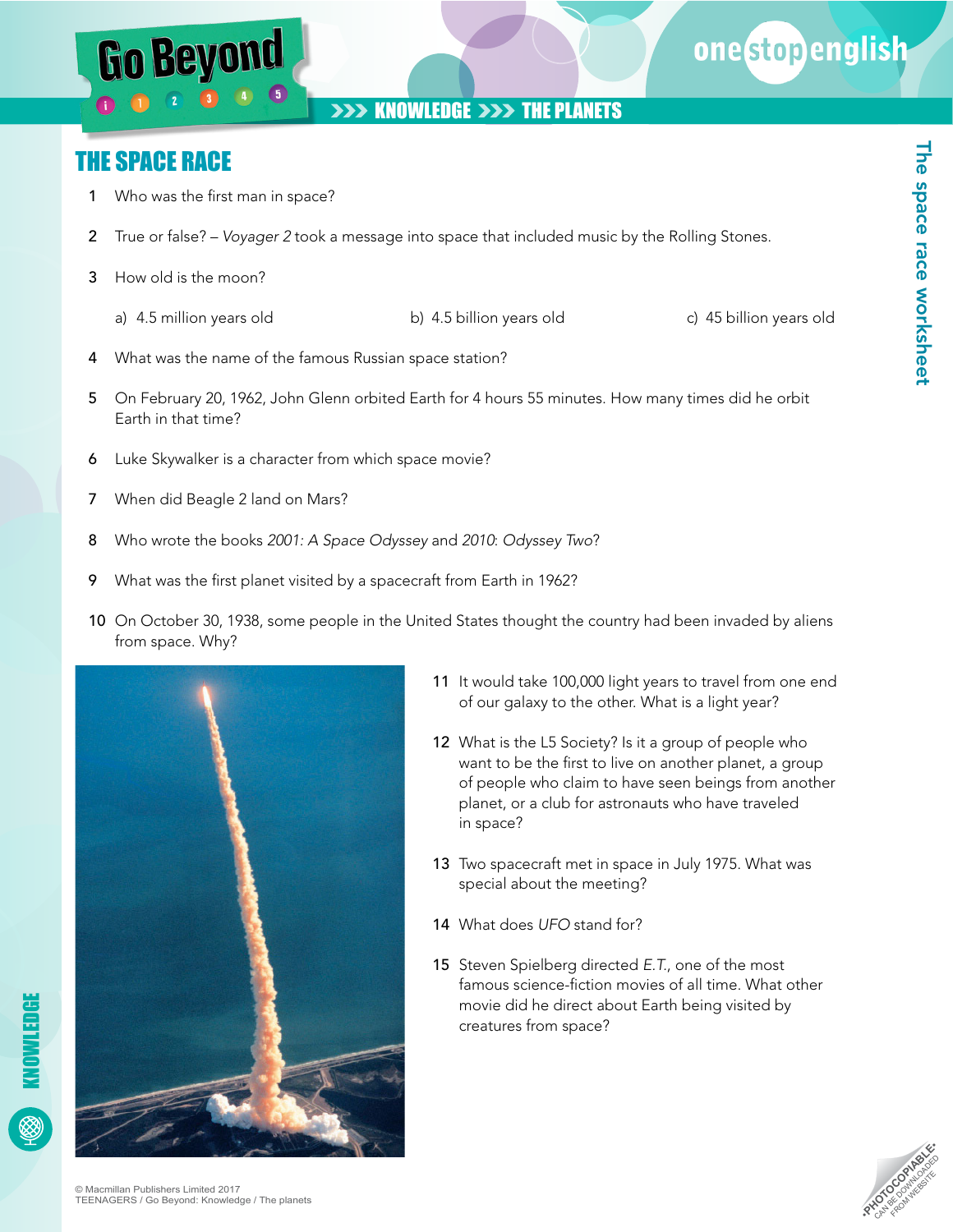### **XXX KNOWLEDGE XXX THE PLANETS**

# MISSION TO MARS

Go Beyon

**1 Would you be prepared to go on a mission to Mars? Test how prepared you are to join a mission by reading the text below.**

#### **How long does it take to get there?**

Sometimes Mars is very far from us and sometimes it is closer, but the average distance between the two planets is 225 million kilometers. The journey takes between six and eight months, traveling at speeds of 59,300 miles an hour. The year 2003 was a good time to visit Mars because the planet was closer to Earth than it had been in 700 years.

#### **Why is the planet called Mars?**

The Greeks named the planet Ares for their god of battle. Mars, the name we use today, was the Roman god of war.

#### **What's the atmosphere like?**

There is very little oxygen on Mars. The atmosphere is much thinner than Earth's and is 95 per cent carbon dioxide. There is only 0.13 per cent oxygen, so take your own air supply when you go. The atmosphere also contains nitrogen, argon, neon, krypton, nexon, carbon monoxide, water vapor, and ozone.

#### **How long is a Martian day?**

A Martian day is longer than an Earth day and lasts 24 hours, 37 minutes. Martian days are called sols and the planet takes 668.60 sols (or 687 Earth days) to travel around the sun. This means that winter can last for six months. Gravity is weaker than on Earth.

#### **What's the weather like?**

Mars is a planet of extremes. The north has a better climate, but watch out for Martian summers. These can be windy and full of dust storms, which last for several days. The daytime temperature can reach 17 degrees Celsius but can drop to minus 143 Celsius at night. You don't need to take an umbrella, though, as it hasn't rained for a long time.

#### **Can I phone home?**

Your cell phone won't work on Mars. Communications can be slow, with messages taking about 11 minutes to reach Earth when traveling at the speed of light.

#### **What should I see while I'm there?**

Make sure you go to the top of Olympus Mons for a spectacular view. It's the highest mountain in the solar system, approximately three times the height of Everest. You should also visit the moons Phobos and Deimos (Fear and Panic). Since the 1950s, some people have claimed that Deimos is a giant spaceship inhabited by aliens. One US newspaper claimed that Elvis Presley was alive and well and living on Deimos as a guest of the aliens.



onestopenglish